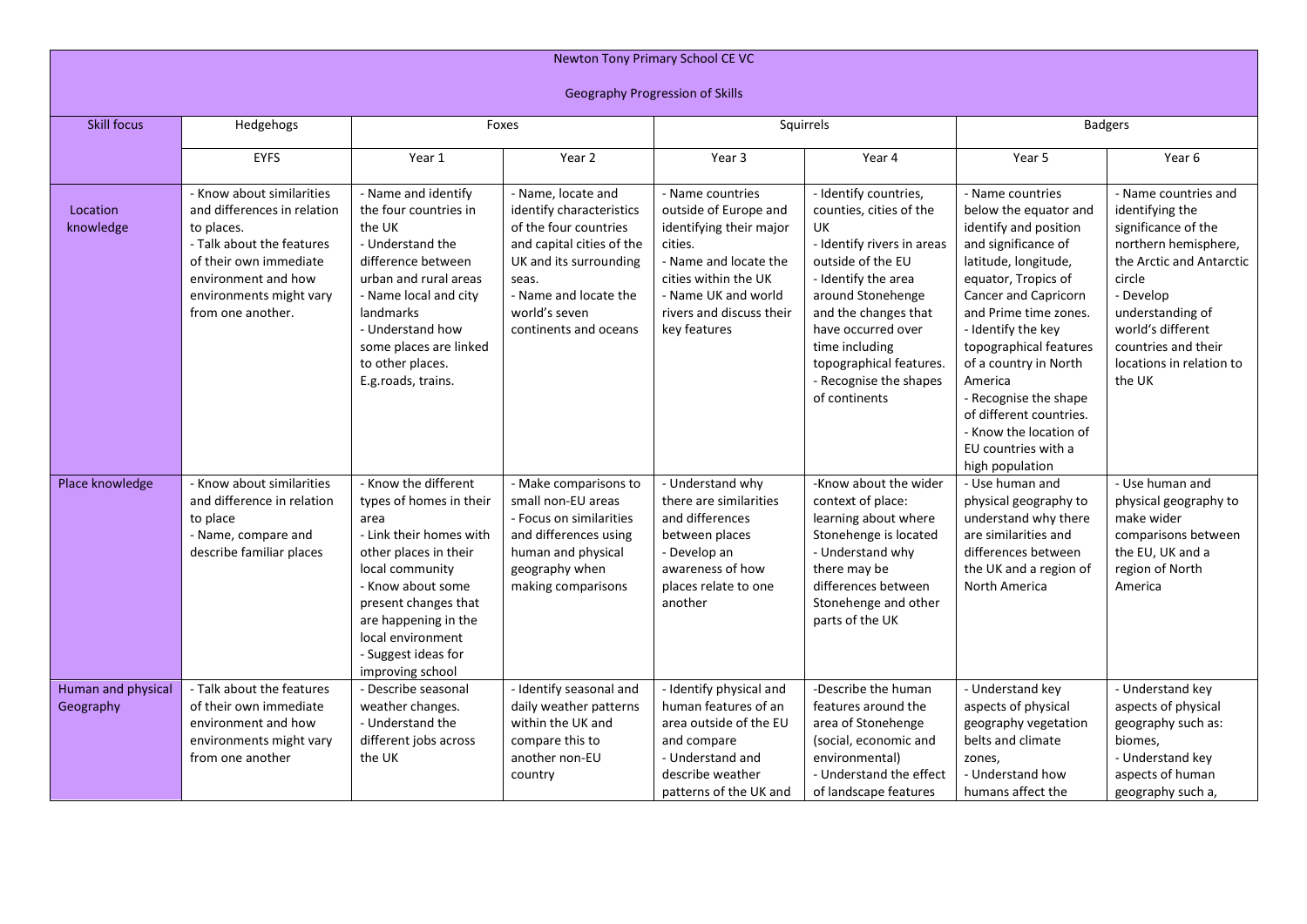|                     |                            |                         | - Use basic             | compare with an area    | of the development of    | environment in other      | types of settlement      |
|---------------------|----------------------------|-------------------------|-------------------------|-------------------------|--------------------------|---------------------------|--------------------------|
|                     |                            |                         | geographical            | outside of the EU       | an area                  | parts of the world        | and land use, economic   |
|                     |                            |                         | vocabulary to refer to  | - Identify key aspects  | - Describe how people    | -To know about            | activity and trade links |
|                     |                            |                         | human and physical      | of industry in an area  | have been affected by    | changes in                | and distribution of      |
|                     |                            |                         | features                | outside of the EU and   | the changes in their     | environments across       | natural resources        |
|                     |                            |                         | - Physical features     | making comparisons      | environment              | the world                 |                          |
|                     |                            |                         | (beach, cliff, coast,   | with the UK             | - Understand natural     | - Understand why          |                          |
|                     |                            |                         | mountain, sea, rive)    | - Understand the        | sources in the local     | people strive for         |                          |
|                     |                            |                         | -Human features (city,  | concept of fair-trade   | environment              | sustainability            |                          |
|                     |                            |                         | town, village, farm)    | and its impact on       | - Understand physical    |                           |                          |
|                     |                            |                         |                         | society                 | features of coasts and   |                           |                          |
|                     |                            |                         |                         | - Focus on Volcanoes    | begin to understand      |                           |                          |
|                     |                            |                         |                         | and Earthquake and      | erosion and deposition   |                           |                          |
|                     |                            |                         |                         | their formation         |                          |                           |                          |
|                     |                            |                         |                         | - Rivers and the water  |                          |                           |                          |
|                     |                            |                         |                         | cycle                   |                          |                           |                          |
|                     |                            |                         |                         | - Understand the        |                          |                           |                          |
|                     |                            |                         |                         | human effect on rivers  |                          |                           |                          |
|                     |                            |                         |                         | and oceans and how      |                          |                           |                          |
|                     |                            |                         |                         | we can reduce this      |                          |                           |                          |
|                     |                            |                         |                         | - Build physical        |                          |                           |                          |
|                     |                            |                         |                         | geography vocabulary;   |                          |                           |                          |
|                     |                            |                         |                         | tectonic, periods of    |                          |                           |                          |
|                     |                            |                         |                         | time, Earth's crust     |                          |                           |                          |
|                     |                            |                         |                         | - Human impact on the   |                          |                           |                          |
|                     |                            |                         |                         | environment and how     |                          |                           |                          |
|                     |                            |                         |                         | we can change this      |                          |                           |                          |
| Geographical skills | - Look closely at          | - Ask simple            | - Use world maps,       | - Ask and respond to    | - Use maps to locate     | - Have a good             | - Use maps, atlases,     |
| and fieldwork       | similarities, differences, | geographical questions  | atlases and globes to   | geographical questions  | rivers and areas         | understanding of a        | globes and digital       |
|                     | patterns and change.       | e.g. What is it like to | identify the United     | - why the landscape     | surrounding it           | wide range of             | computer mapping t       |
|                     |                            | live in this place?     | Kingdom and its         | like this is? What do   | - Understand the         | Geographical terms        | - Use the eight points   |
|                     |                            | - Use simple            | countries.              | you think has made it   | Water cycle and key      | and their meaning such    | of compass, four and     |
|                     |                            | observational skills to | - Use simple compass    | like this?              | vocabulary               | as: climate zones,        | six-figure references,   |
|                     |                            | study the               | directions (North,      | - Make comparisons      | - Measure straight line  | vegetation belts          | symbols and key          |
|                     |                            | geography of the        | South,                  | between different       | distances using          | - Use research and map    | - Use fieldwork to       |
|                     |                            | school and its grounds  | East and West)          | areas using aerial      | appropriate scales       | skills to find the answer | observe, measure,        |
|                     |                            | - Use simple maps of    | - Describe the location | photographs             | - Explore features of OS | to geographical           | record and present the   |
|                     |                            | the local area e.g.     | of features and routes  | - Recognise that people | maps using six-figure    | knowledge questions       | human and physical       |
|                     |                            | large-scale print,      | on a map                | might hold different    | grid references          | about Siennes, France     | features of the local    |
|                     |                            | pictorial etc.          | - Use aerial            | views about things and  | - Draw accurate maps     | and Salisbury,            | area using a range of    |
|                     |                            | - Use locational        | photographs and plan    | why (location/culture)  | with more complex        | Maryland, North           | methods for example      |
|                     |                            | language (e.g. near and | perspectives            | - Increase geographical | keys                     | America.                  | sketch maps and digital  |
|                     |                            | far, left               | to recognise landmarks  | understand of terms:    |                          |                           | technology               |
|                     |                            |                         | and basic human and     |                         |                          |                           |                          |